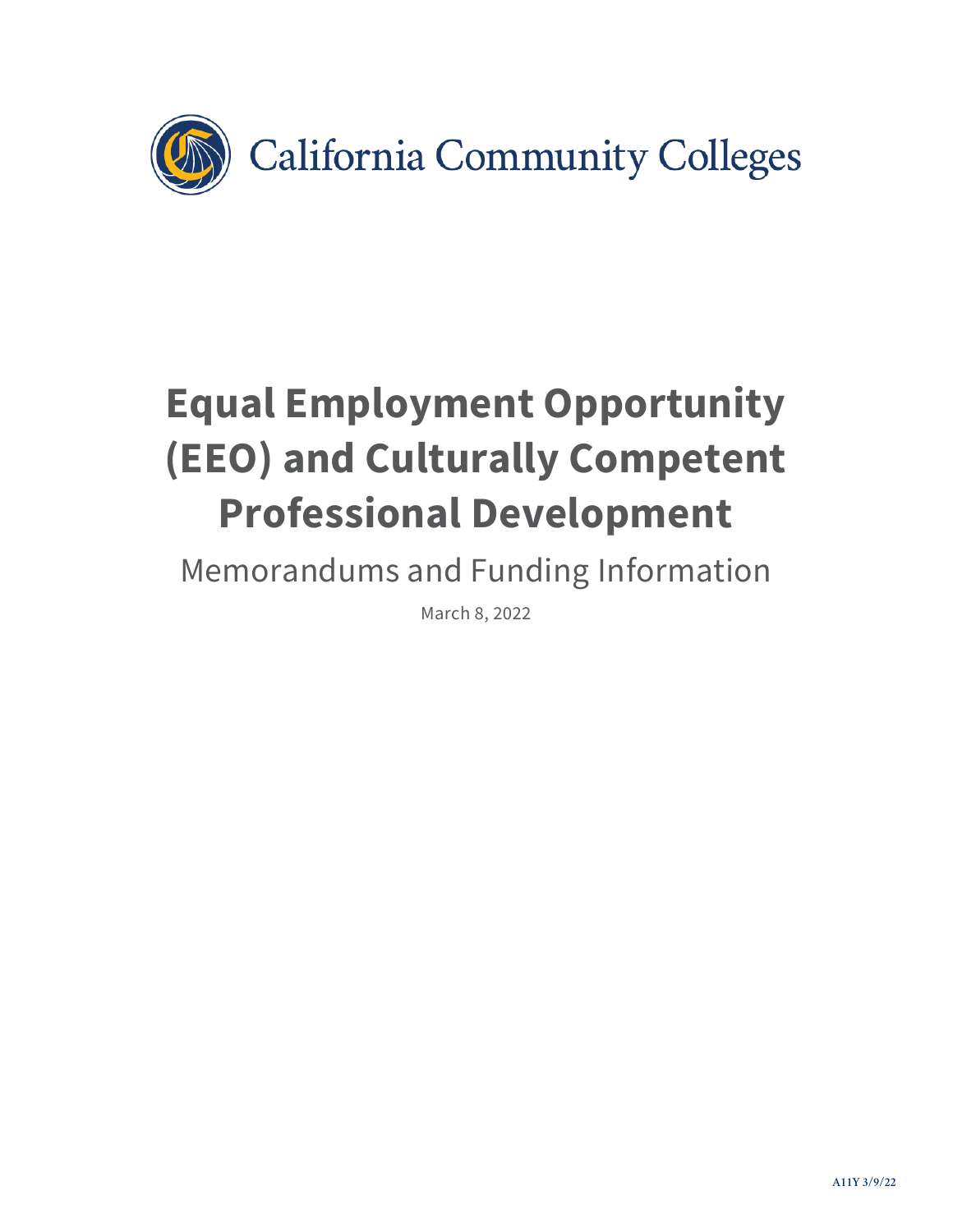# **Memoranda Enclosed**

- IE 22-01 | Submission of Equal Employment Opportunity Plans in 2022
- IE 22-02 | Allocation of 2021-22 Equal Employment Opportunity Funds for Best Practices
- IE 22-03 | Allocation of 2021-22 Culturally Competent Faculty Professional Development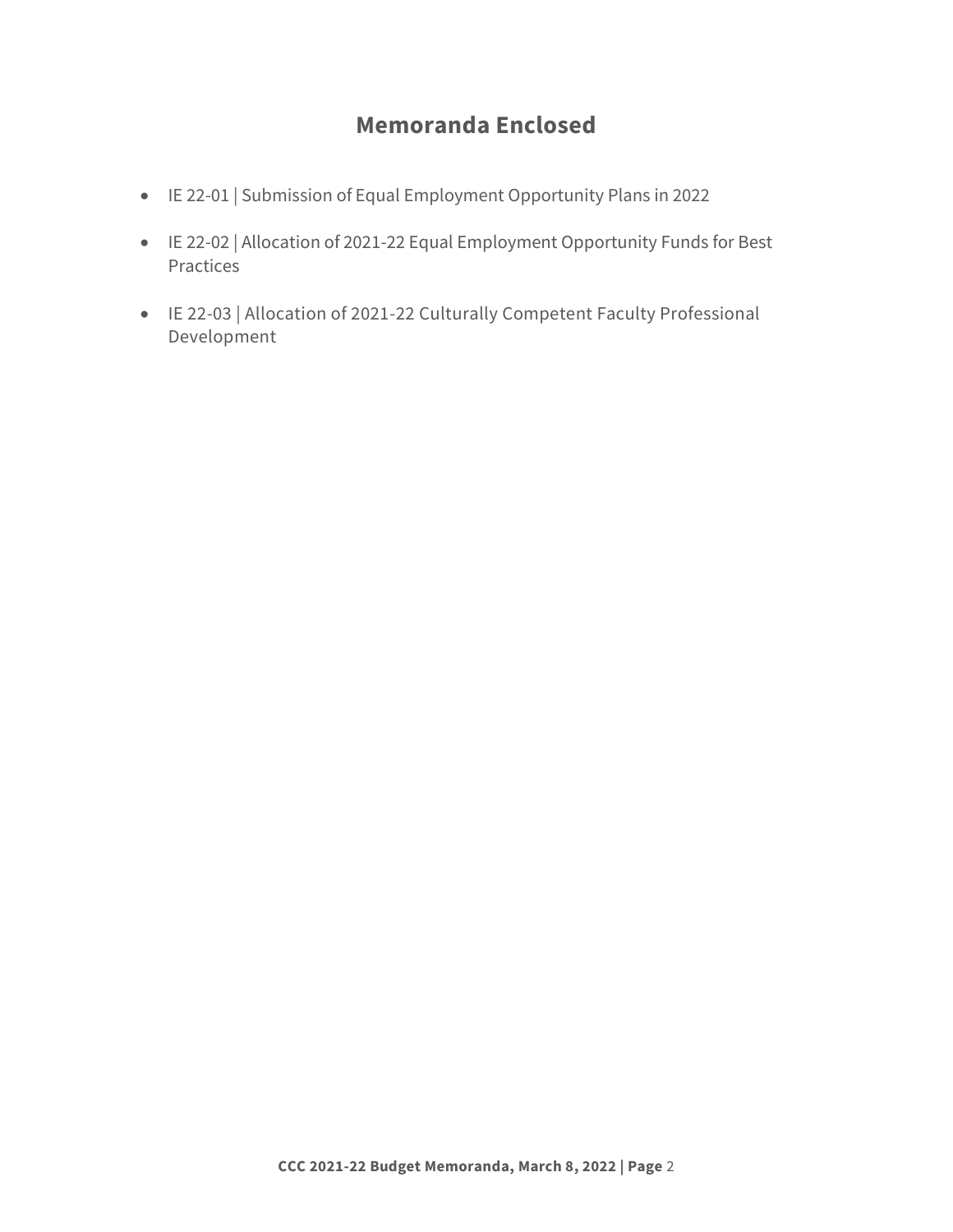

IE 22-021 | Via Email

February 22, 2022

- **TO:** Chief Executive Officers Chief Business Officers Chief Human Resource Officers
- **FROM:** Abdimalik Buul, Ed.D., Visiting Executive of Educational Excellence and Equal Employment Opportunity Program
- **RE:** Submission of Equal Employment Opportunity Plans in 2022

### **Summary**

In July of 2021, the California Community Colleges Board of Governors adopted new Equal Employment Opportunity (EEO) regulations to provide the necessary framework for more robust and accountable EEO programs. While the regulations are still pending review by the Department of Finance the Chancellor's Office is providing districts with EEO Plans due in 2022 up to a 9 month extension for submission of their EEO Plans. Should other delays occur, the Chancellor's Office will notify districts of any resulting changes in these timelines.

This unanticipated delay, provides districts with an opportunity to intentionally begin to design a process for local review and continued alignment of EEO Plans to district local Vision for Success goals. While the EEO Plan submissions will be extended, in order to receive EEO funds, **all districts are still required to submit Multiple Methods certifications by June 1, 2022**. A separate communication reminding districts of their obligations with respect to Multiple Methods was sent out recently.

## **Board of Governors Adoption of Amendments to EEO Regulations**

### Background

In July 2021, the Board of Governors adopted a number of amendments to the existing title 5 regulations regarding Equal Employment Opportunity programs in community college districts. Among other things, the amendments made changes to the process for submitting EEO plans to the Chancellor's Office, the content of those plans, and certain timelines for submissions. Before the amendments to the EEO regulations can become effective, the Department of Finance (DOF) must certify the regulations' cost implications. DOF certification is still pending.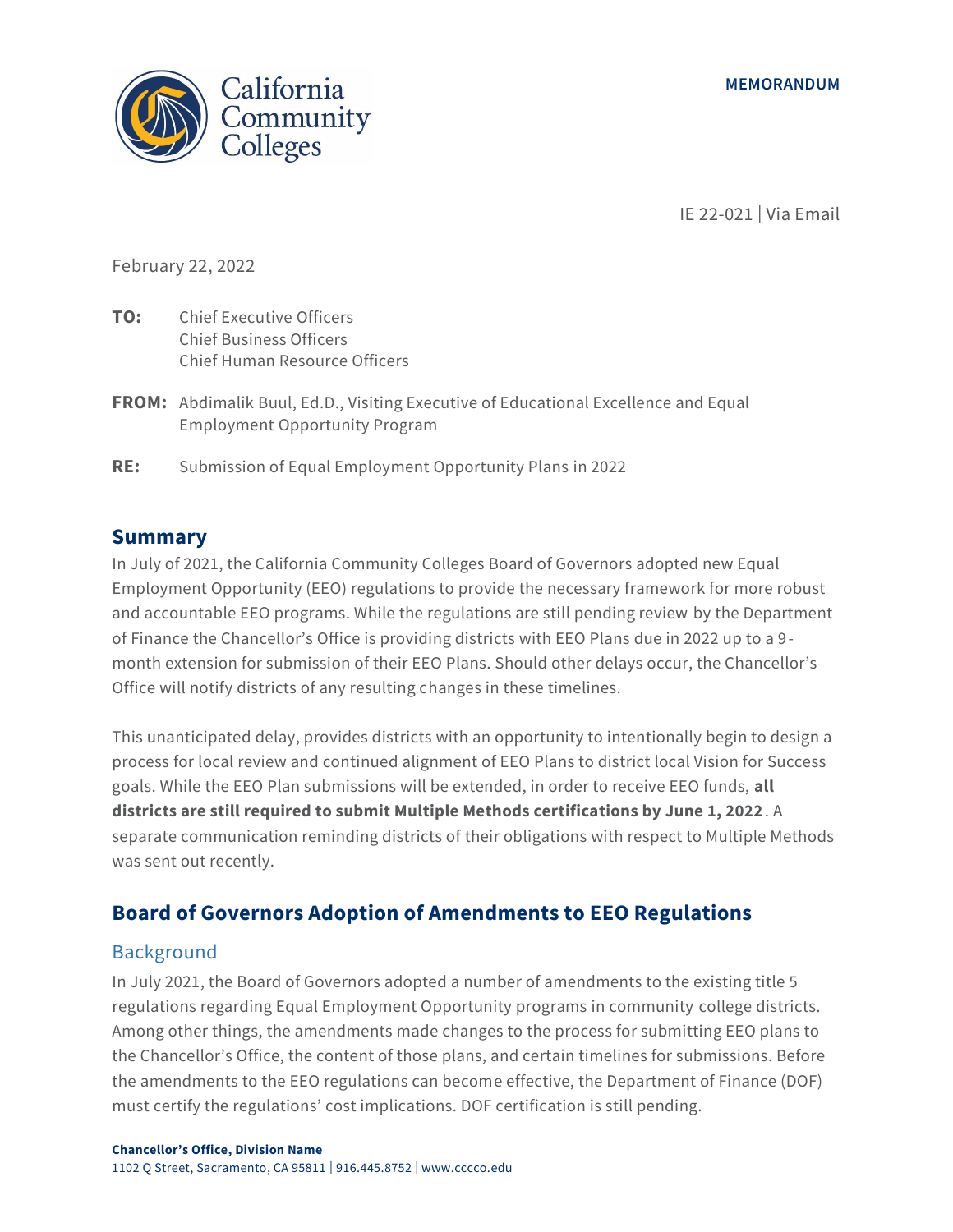Under the current EEO program regulations, each community college district must review and submit a new EEO plan every three years. However, there is no uniform deadline applicable to all districts. As a result, in any given year, a certain number of community college districts' EEO plans expire and must be renewed. In 2022, approximately 30 districts' EEO plans are due. In order to assist community college districts in anticipating, designing, and implementing effective EEO plans that are consistent with the Board of Governors' amended regulations, and its emphasis on improving districts' diversity, equity, inclusion, and accessibility efforts, the Chancellor's Office has undertaken two projects to provide such assistance. First, the Chancellor's Office undertook a redesign of the EEO Plan template that districts may use to craft and submit their EEO plans once the new regulations are in effect. Second, the Chancellor's Office is also updating its EEO Best Practices handbook, which provides districts with guidance and ideas for effective EEO practices proven to result in positive EEO outcomes elsewhere in the system and may assist other districts in their intentional design of EEO strategies.

## Submission Extension for 2022 EEO Plans

To avoid having districts submit two new EEO plans in 2022, the Chancellor's Office will provide those districts with EEO Plans due in 2022, a 9-month extension. The reasons for this are as follows. First, DOF approval may come at any time. Therefore, requiring districts to submit an EEO plan governed by regulations that may soon become inoperative, would be inefficient in regards to time and resources. Second, the Chancellor's Office is in the process of finalizing the EEO Best Practices handbook and planning professional development activities to assist districts in implementing an effective EEO program. Districts are encouraged to use this extension and professional development opportunities to intentionally design EEO plans with equity-centered goals, metrics and actionable milestones over the next three years. And third, this extension allows community college districts to implement and embed the recommendations of the Vision [for Success Diversity, Equity, Inclusion, and Accessibility Implementation Workgroup.](https://www.cccco.edu/About-Us/Vision-for-Success/diversity-equity-inclusion)

### Next Steps

Districts whose EEO plans are due in 2022, will have additional time to submit their plan to the Chancellor's Office as specified above. However, all districts must complete and submit their Multiple Methods certification for this year by June 1, 2022. All districts with EEO Plans due in 2022, and otherwise meeting the specified criteria, should check the box indicating they are in compliance with Multiple Method #1, which requires an active EEO Advisory Committee, a current EEO Plan, and the submission of an Expenditure Report for the prior year.

Once the Chancellor's Office has received confirmation from DOF that the amended EEO regulations have been approved, we will notify districts. In the meantime, districts should continue to prepare for the revision and submission of new EEO plans. All 2022 professional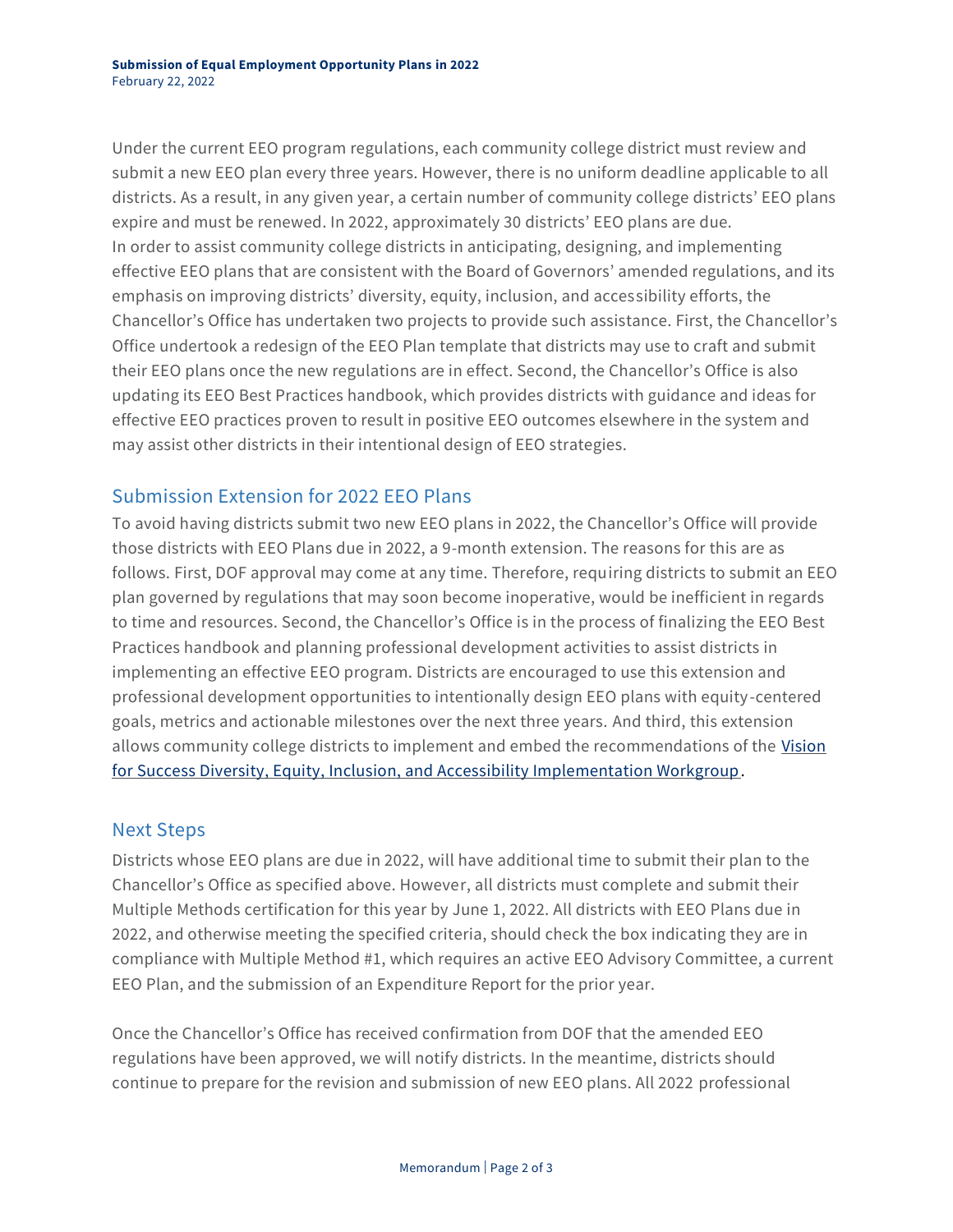#### **Submission of Equal Employment Opportunity Plans in 2022** February 22, 2022

development offered by the Chancellor's Office has been designed to support districts and advance the [new EEO regulations adopted by the Board of Governors.](https://www.cccco.edu/-/media/CCCCO-Website/Office-of-General-Counsel/15-day-eeo-text-regulation-final-a11y.pdf?la=en&hash=B8423F4D7AE9199D6DACDF32ECC2734EB79FF83E)

Should you have any questions about this guidance, please send an email to Dr. Abdimalik Buul at: [abuul@cccco.edu](mailto:abuul@cccco.edu).

cc:

Dr. Daisy Gonzales, Deputy Chancellor Marc LeForestier, General Counsel Marty Alvarado, Executive Vice Chancellor, Educational Services and Support Dr. Lizette Navarette, Executive Vice Chancellor, Institutional Supports and Success Dr. Siria Martinez, Assistant Vice Chancellor, Student Equity and Success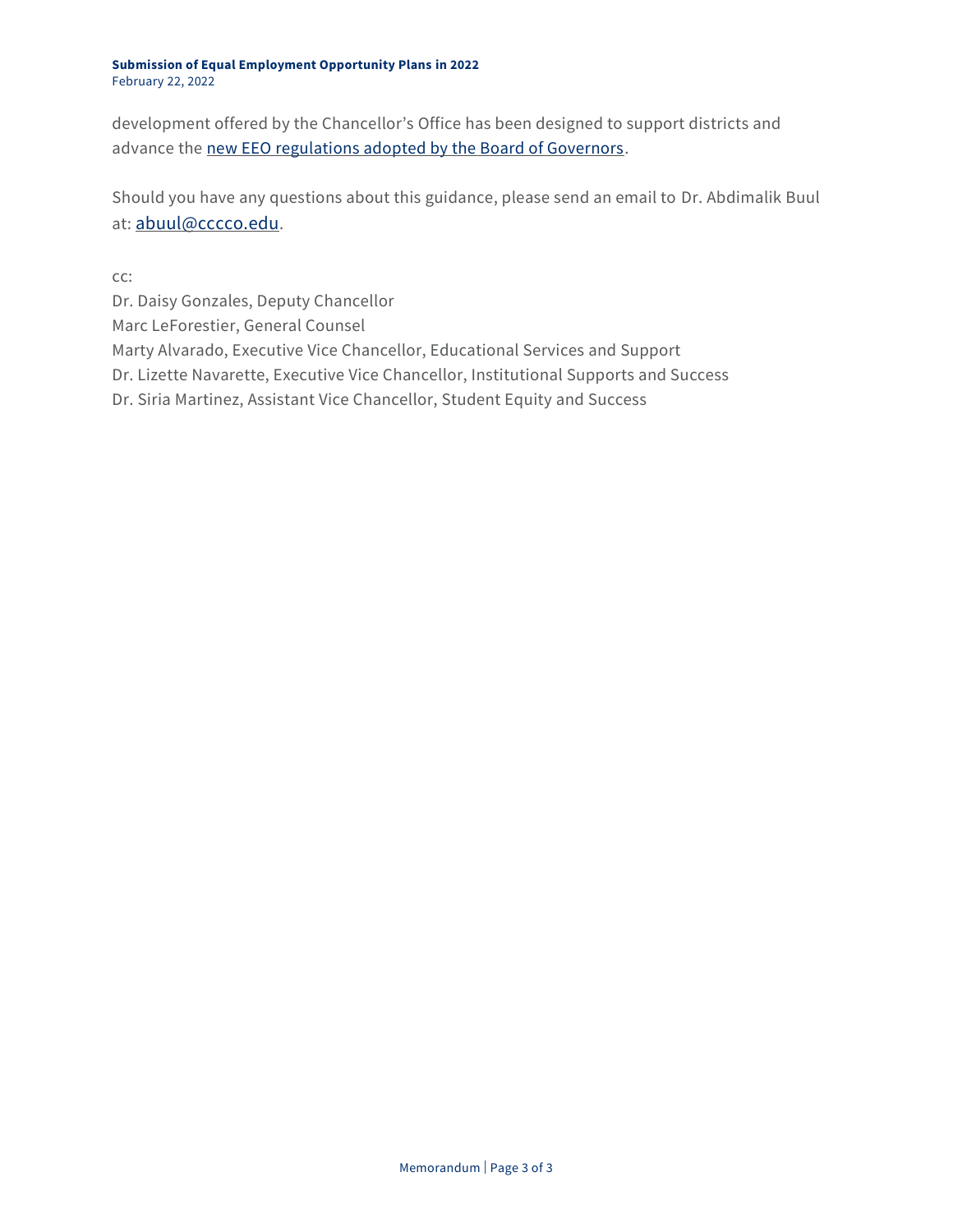



IE 22-02 | Via Email

March 8, 2022

- **TO:** Chief Executive Officers Chief Business Officers Chief Human Resource Officers
- **FROM:** Abdimalik Buul, Ed.D., Visiting Executive of Educational Excellence and Equal Employment Opportunity Program
- **RE:** Allocation of 2021-22 Equal Employment Opportunity Funds for Best Practices

#### **Summary**

The 2021 Budget Postsecondary Education Trailer Bill (AB 132) appropriated \$20 million in onetime funding "for allocation to community college districts to support the implementation of best practices for success in promoting equal employment opportunity and faculty and staff diversity at California community colleges, using the multiple methods model identified by the Chancellor of the California Community College's Equal Employment Opportunity and Diversity Advisory Committee." The purpose of this memorandum is to communicate how the 2021-22 one-time funds will be allocated as directed by the Legislature to those districts meeting pre-existing Multiple Methods eligibility criteria.

## **2021 Budget Act Investment in Equal Employment Opportunities (EEO) Best Practices**

#### Background

Since the 2016-2017 fiscal year, the Chancellor's Office has allocated the funds appropriated by the Legislature to the EEO Fund in equal shares to all districts who certify that they are in compliance with the nine (9) Multiple Methods. The Chancellor's Office has strived to provide each complying district with \$50,000 each year to be used to strengthen its EEO program and further EEO goals. In most years, this was possible by supplementing the EEO Fund appropriation with additional funds allocated to the EEO Fund from penalties assessed to districts that fail to meet the Faculty Obligation Number (FON). However, because FON penalties have been suspended during the COVID-19 pandemic and thus unavailable to supplement the EEO Fund, the Chancellor's Office supplemented it with a portion of the\$20 million in one-time funds. The remaining balance of \$18,817,000 will be allocated to districts as further detailed below.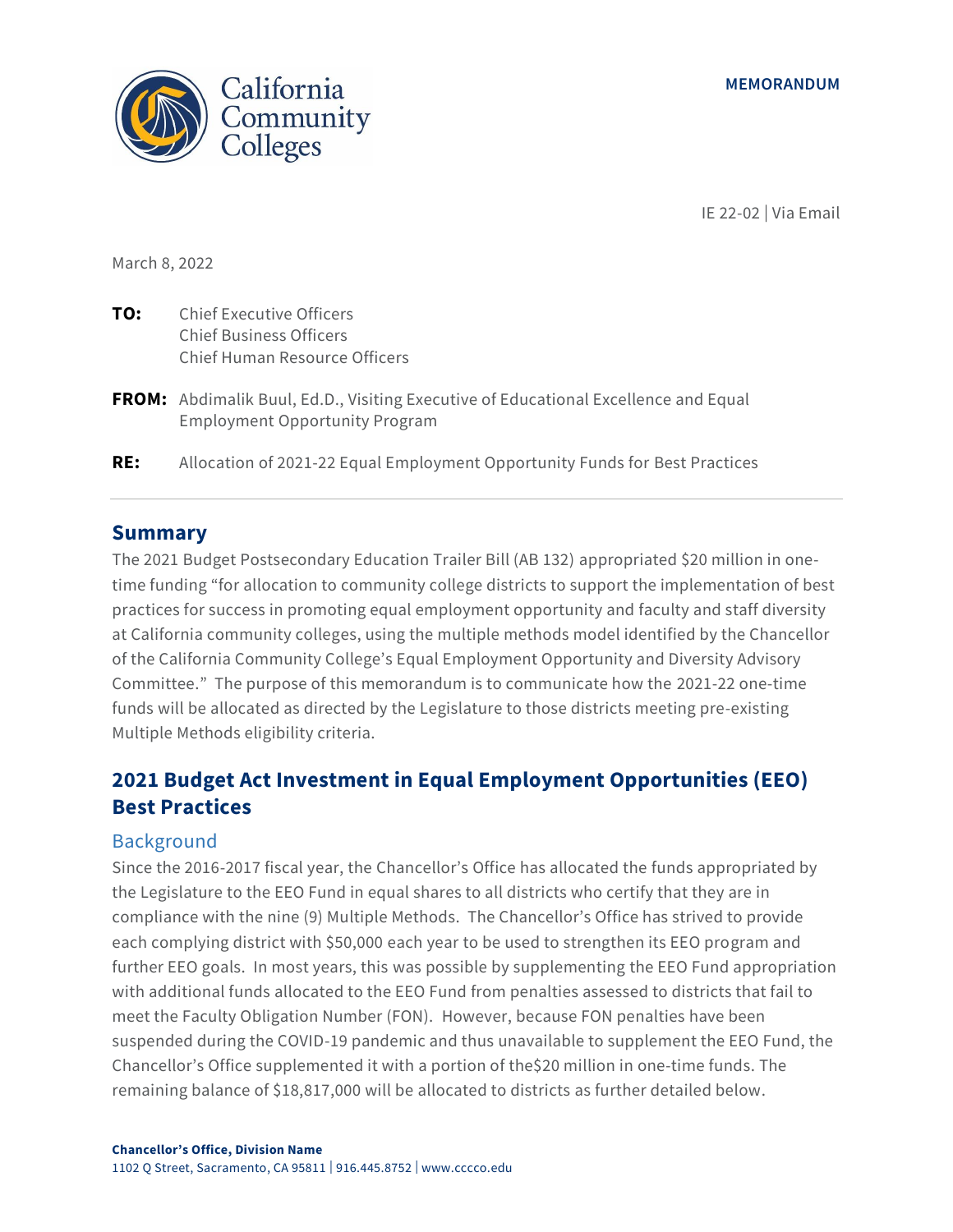## Funding Allocation Methodology

At the Legislature's direction, these remaining one-time funds (the "EEO Best Practices Fund") will be deployed to support and ensure the implementation of best practices in equal employment opportunity and faculty and staff diversity at California's community colleges. The budget provisions expressly mentioned the Multiple Methods model for use as the criteria for the allocation of these one-time funds. Accordingly, only those districts that have a 2021 Multiple Methods Certification form on file with the Chancellor's Office will be eligible to receive EEO Best Practices funding.

To magnify the impact of this one-time funding, EEO Best Practices funds will be divided in two components. The goal of this approach is to provide districts with a one-time increase in funds that will act as a catalyst to districts' EEO efforts, while at the same time providing grants that will incentivize local innovation and support the advancement of EEO goals.

**Foundational Funding.** One-time funds provided at the First Principal Apportionment (P1) are distributed to bolster institutional antiracist practices that move the needle in EEO best hiring practices. This one time funding is in addition to the aforementioned annual EEO funding to scale up or support innovative mechanisms.

**Innovative Best Practices Grants & Support.** Grants will be available in a competitive process to districts. Funding will be allocated to institutions that pilot or create innovative Diversity, Equity, Inclusion, and Accessibility (DEIA)-minded practices related to EEO in the form of grants in the categories listed below. Funding will also be allocated to support professional development to ensure alignment in drafting EEO plans using the new EEO plan template and obtaining an EEO Certificate promoting best practices. The EEO certificate will provide institutions with professional development through modules on the Vision Resource Center and the knowledge to incorporate modernized DEIA approaches to their EEO plans and initiatives.

- **1.** Pre-Hiring Strategies: Strategies that support the equitable and inclusive environment that helps to attract and retain candidates from underrepresented groups and other nontraditional candidates.
- **2.** Hiring Strategies: Strategies that promote development of diverse and qualified candidate pools and/or eliminate bias in hiring decisions
- **3.** Post-Hiring/Retention Strategies: Strategies that gather and utilize hiring and workforce data, support new employees, or manage and respond to EEO complaints.

Foundational funding described above has been allocated and disbursed to all districts with valid Multiple Methods certifications on file for 2021 as part of their P1 apportionment payment. The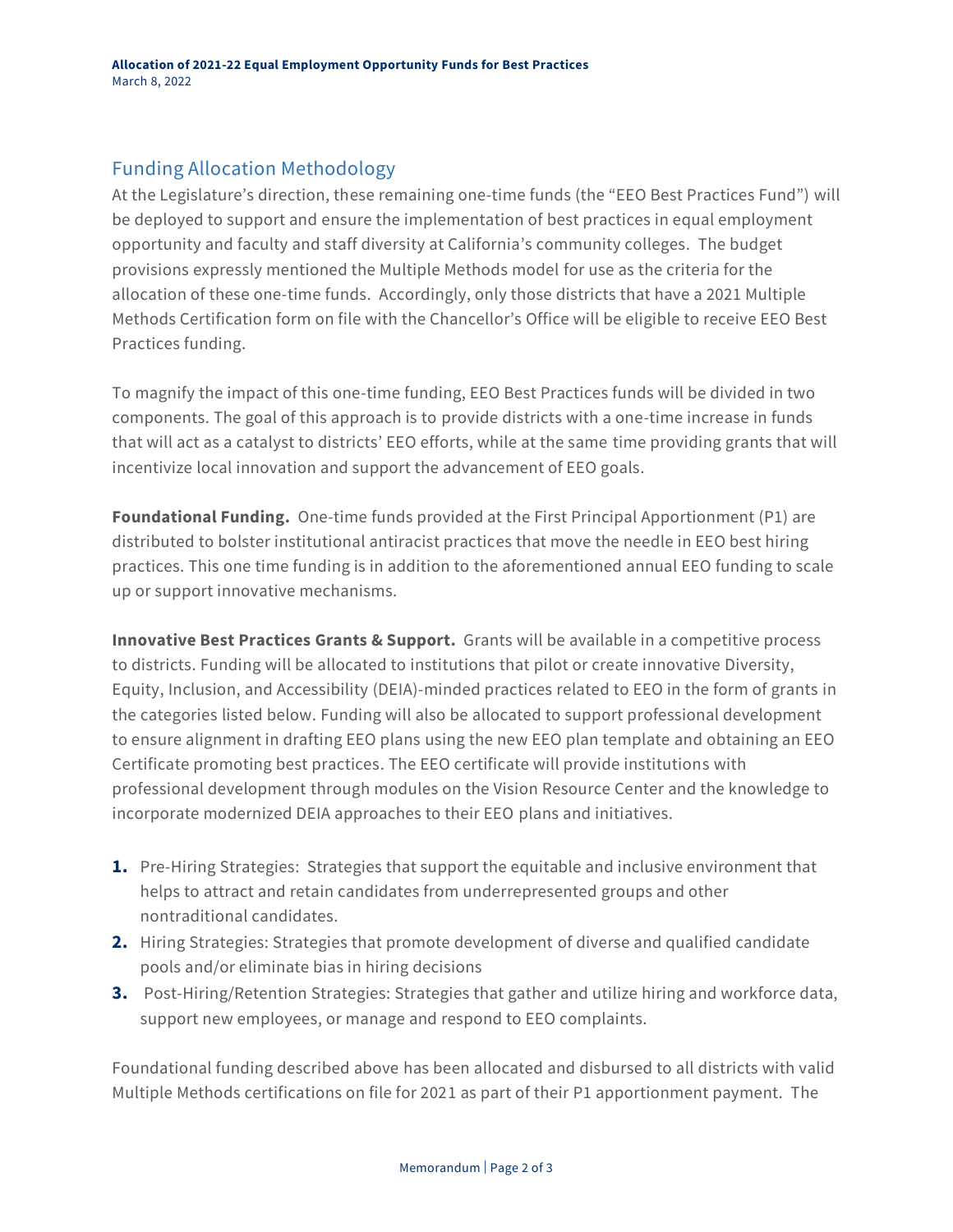**Allocation of 2021-22 Equal Employment Opportunity Funds for Best Practices** March 8, 2022

funding tied to the Innovative Best Practices Grants will be allocated on a competitive basis through a Request for Application (RFA) process. Further details on the grant process will be forthcoming.

## **Contacts**

For more information, please contact Dr. Abdimalik Buul at [abuul@cccco.edu.](mailto:abuul@cccco.edu)

cc:

Dr. Daisy Gonzales, Deputy Chancellor

Marc LeForestier, General Counsel

Alvarado, Executive Vice Chancellor, Educational Services and Support

Dr. Lizette Navarette, Executive Vice Chancellor, Institutional Supports and Success

Dr. Siria Martinez, Assistant Vice Chancellor Student Equity & Success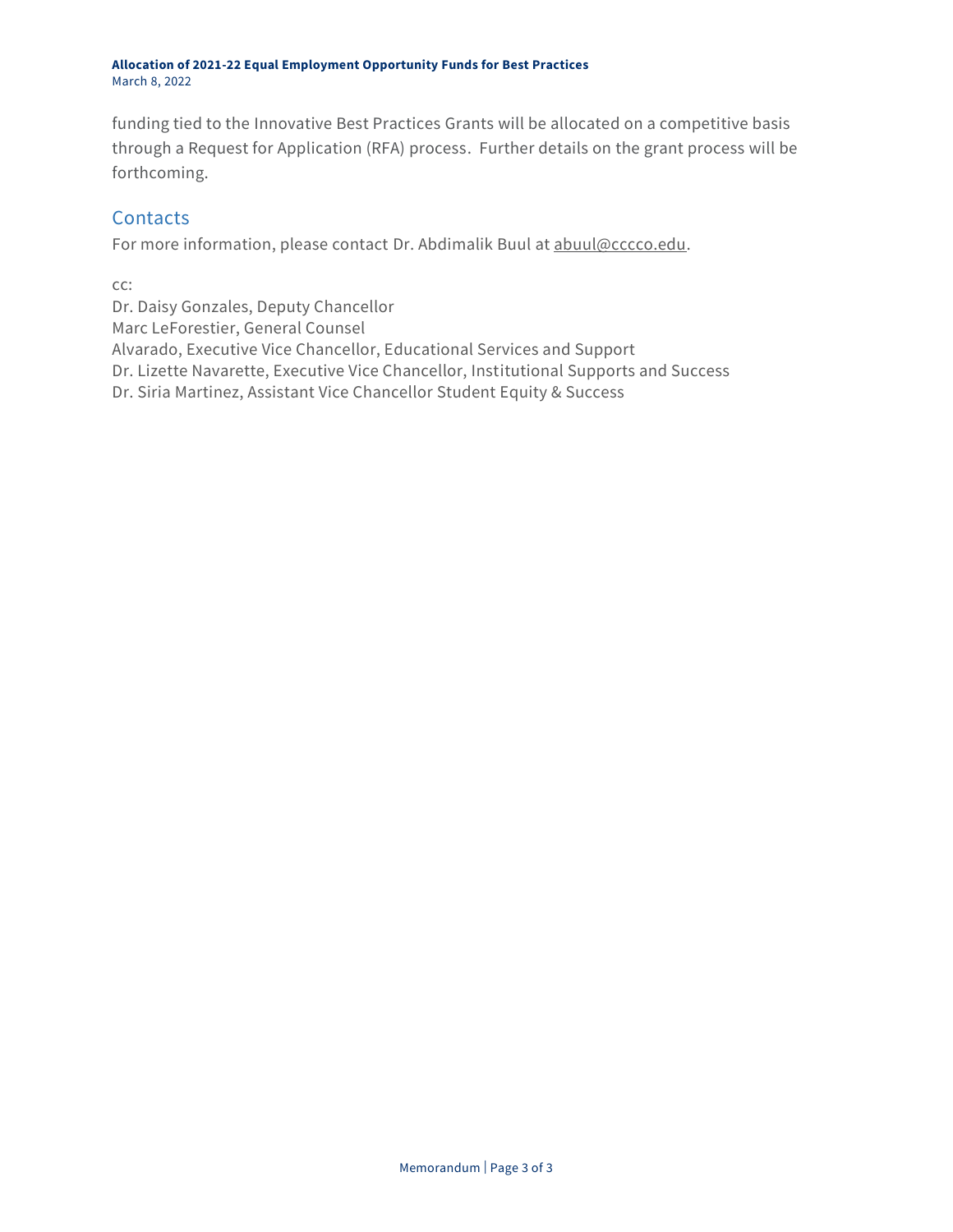

IE 22-03 | Via Email

- **TO:** Chief Executive Officers Chief Instructional Officers Chief Business Officers Chief Human Resource Officers
- **FROM:** Dr. Siria Martinez Assistant Vice Chancellor, Student Equity & Success
- **RE:** Allocation of 2021-22 Culturally Competent Faculty Professional Development

#### **Summary**

The 2021 Budget Postsecondary Education Trailer Bill (AB 132) appropriated \$20 million in onetime funding for allocation to community college districts to support a system-wide effort to provide culturally competent professional development, with an emphasis on improving learning outcomes. The purpose of this memorandum is to communicate how the 2021-22 one-time funds will be allocated as directed by statutory provisions.

#### **Background**

Over the past two years, the Diversity, Equity, Inclusion and Accessibility (DEIA) Implementation Workgroup has developed the strategies within the [Diversity, Equity, and Inclusion \(DEI\)](https://www.cccco.edu/-/media/CCCCO-Website/Files/Communications/vision-for-success/5-dei-integration-plan.pdf?la=en&hash=2402789D82435E8C3E70D3E9E3A8F30F5AB13F1D)  [Integration Plan.](https://www.cccco.edu/-/media/CCCCO-Website/Files/Communications/vision-for-success/5-dei-integration-plan.pdf?la=en&hash=2402789D82435E8C3E70D3E9E3A8F30F5AB13F1D) The DEI Integration Plan was adopted by the Board of Governors in September 2019 to advance implementation of system-level strategies to recruit, retain, and support faculty and staff diversity. A core focus of this work has been to create and provide students with an equity-centered, anti-racist learning environment where they can be successful. Aligned with the *Vision for Success* goals and commitments, the integration of DEIA is critical to promoting racial/ethnic diversity in hiring, eliminating cultural bias in teaching and curriculum, and counteracting institutional racism. As such, the DEI Integration Plan identified the need to provide "professional development opportunities to successfully expand employee's capacity to serve students." Developing culturally responsive, equity-centered teaching and learning techniques provides faculty with additional tools to cultivate inclusive, engaging, and equity-oriented learning and working environments through a continuous cycle of growth. The system's efforts to provide culturally competent professional development opportunities also aligns with the Governor's Recovery with Equity Taskforce recommendation to create culturally affirming classrooms and curriculum and foster inclusive institutions by 2030.

To date, the Chancellor's Office and the DEIA Implementation Workgroup have partnered to develop two DEI modules on cultural competency and implicit bias that are available through the [Vision Resource Center.](file:///C:/Users/elopez/AppData/Local/Microsoft/Windows/INetCache/Content.Outlook/20KRO1VC/visionresourcecenter.cccco.edu/login) These modules and the one-time funding available for professional development reflect and advance the system's commitment to upskilling employees through DEIA professional development opportunities that improve our students' experiences and outcomes .